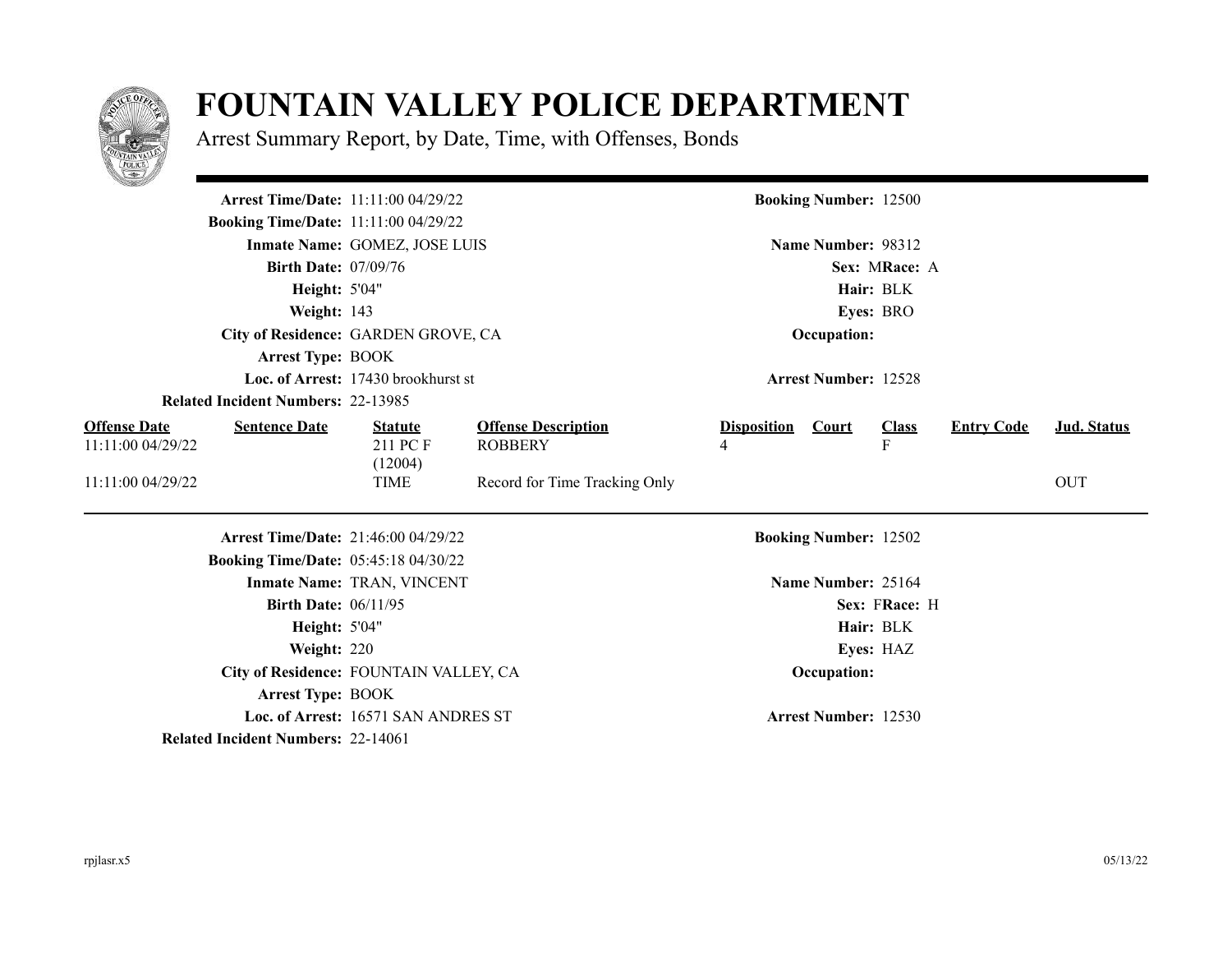| <b>Offense Date</b><br>21:46:00 04/29/22<br>21:46:00 04/29/22 | <b>Sentence Date</b>                        | <b>Statute</b><br>(50216)<br>(29143)     | <b>Offense Description</b><br>298.1(A) PC M FAIL TO PRVD DNA/PRINTS<br>594(B)(1) PC F VANDALISM (\$400 OR MORE) | <b>Disposition</b><br>3 | <b>Court</b>                 | <b>Class</b><br>M<br>${\bf F}$ | <b>Entry Code</b> | Jud. Status |
|---------------------------------------------------------------|---------------------------------------------|------------------------------------------|-----------------------------------------------------------------------------------------------------------------|-------------------------|------------------------------|--------------------------------|-------------------|-------------|
|                                                               | <b>Arrest Time/Date: 01:02:21 04/30/22</b>  |                                          |                                                                                                                 |                         | <b>Booking Number: 12501</b> |                                |                   |             |
|                                                               | <b>Booking Time/Date: 01:02:21 04/30/22</b> |                                          |                                                                                                                 |                         |                              |                                |                   |             |
|                                                               |                                             | Inmate Name: ARANA, BEATRIZ              |                                                                                                                 |                         | Name Number: 32915           |                                |                   |             |
|                                                               | <b>Birth Date: 06/30/78</b>                 |                                          |                                                                                                                 |                         |                              | Sex: MRace: H                  |                   |             |
|                                                               | Height: 5'11"                               |                                          |                                                                                                                 |                         |                              | Hair: BAL                      |                   |             |
|                                                               | Weight: 230                                 |                                          |                                                                                                                 |                         |                              | Eyes: BRO                      |                   |             |
|                                                               |                                             | City of Residence: ESCONDIDO, CA         |                                                                                                                 |                         | Occupation:                  |                                |                   |             |
|                                                               | <b>Arrest Type: BOOK</b>                    |                                          |                                                                                                                 |                         |                              |                                |                   |             |
|                                                               |                                             | Loc. of Arrest: Edinger / Richardson     |                                                                                                                 |                         | <b>Arrest Number: 12529</b>  |                                |                   |             |
|                                                               | <b>Related Incident Numbers: 22-14077</b>   |                                          |                                                                                                                 |                         |                              |                                |                   |             |
| <b>Offense Date</b><br>23:31:00 04/29/22                      | <b>Sentence Date</b>                        | <b>Statute</b><br>452(D) PC M<br>(20033) | <b>Offense Description</b><br><b>CAUSING FIRE OF PROPERTY</b>                                                   | <b>Disposition</b><br>3 | Court                        | <b>Class</b><br>M              | <b>Entry Code</b> | Jud. Status |
|                                                               | <b>Arrest Time/Date: 09:33:00 04/30/22</b>  |                                          |                                                                                                                 |                         | <b>Booking Number: 12503</b> |                                |                   |             |
|                                                               | <b>Booking Time/Date: 09:33:00 04/30/22</b> |                                          |                                                                                                                 |                         |                              |                                |                   |             |
|                                                               |                                             | Inmate Name: AMARO, FRANKIE JR JR        |                                                                                                                 |                         | Name Number: 98328           |                                |                   |             |
|                                                               | <b>Birth Date: 03/01/80</b>                 |                                          |                                                                                                                 |                         |                              | Sex: MRace: W                  |                   |             |
|                                                               | Height: 5'11"                               |                                          |                                                                                                                 |                         |                              | Hair: BRO                      |                   |             |
|                                                               | Weight: 185                                 |                                          |                                                                                                                 |                         |                              | Eyes: BLU                      |                   |             |
|                                                               |                                             | City of Residence: HAWAIIAN GDNS, CA     |                                                                                                                 |                         | Occupation:                  |                                |                   |             |
|                                                               | <b>Arrest Type: CITF</b>                    |                                          |                                                                                                                 |                         |                              |                                |                   |             |
|                                                               | Loc. of Arrest: Euclid / Slater             |                                          |                                                                                                                 |                         | <b>Arrest Number: 12531</b>  |                                |                   |             |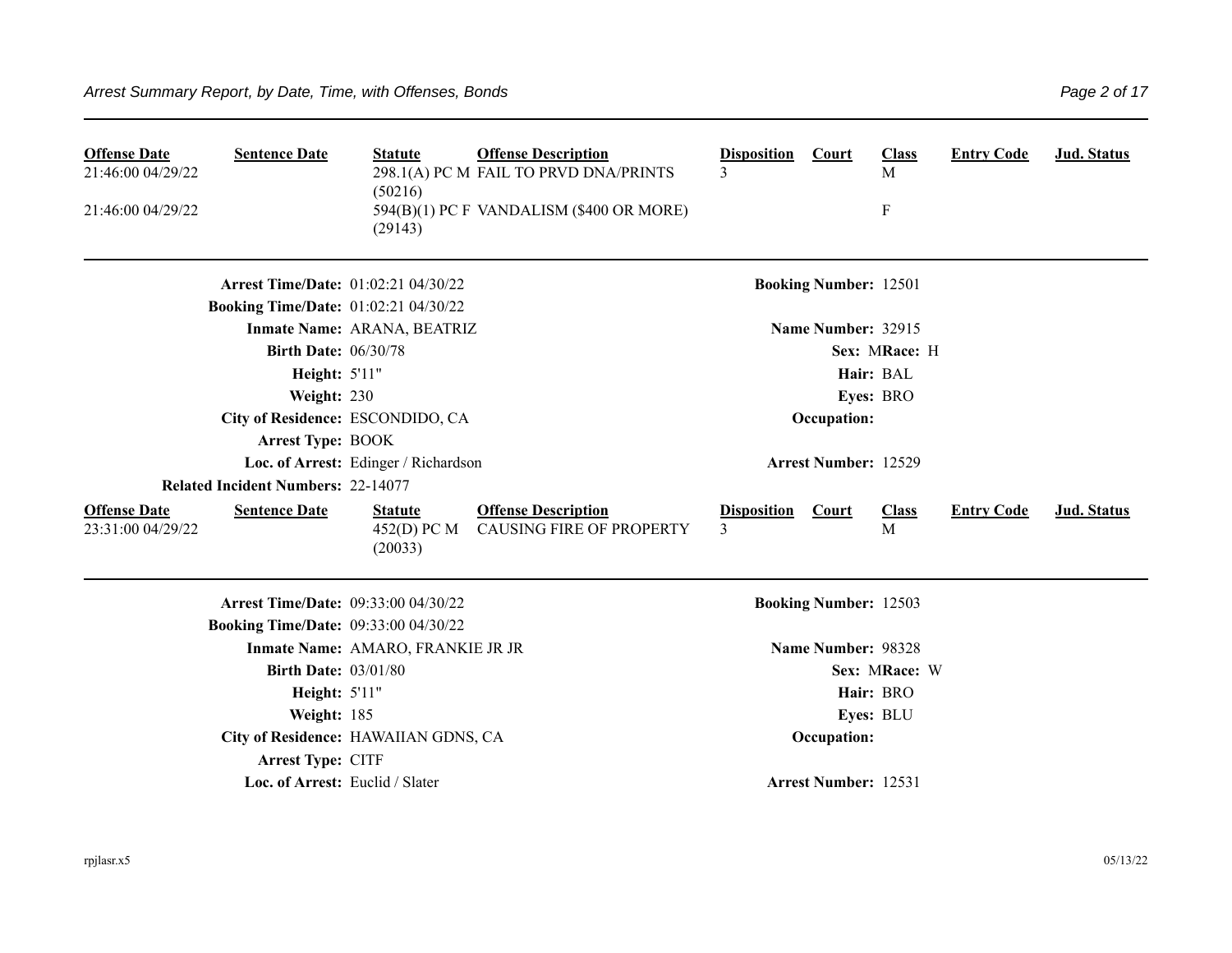| <b>Related Incident Numbers: 22-14121</b>                        |                                                                                     |                                                                                   |             |
|------------------------------------------------------------------|-------------------------------------------------------------------------------------|-----------------------------------------------------------------------------------|-------------|
| <b>Offense Date</b><br><b>Sentence Date</b>                      | <b>Offense Description</b><br><b>Statute</b>                                        | <b>Disposition</b><br><b>Entry Code</b><br>Court<br><b>Class</b><br>M             | Jud. Status |
| 09:33:00 04/30/22                                                | 23152(F) VC M DUI ANY DRUG<br>(42116)                                               |                                                                                   |             |
| 09:33:00 04/30/22                                                | <b>TIME</b><br>Record for Time Tracking Only                                        |                                                                                   | <b>OUT</b>  |
|                                                                  | <b>Arrest Time/Date: 21:54:27 04/30/22</b>                                          | <b>Booking Number: 12504</b>                                                      |             |
| <b>Booking Time/Date: 22:49:00 04/29/22</b>                      |                                                                                     |                                                                                   |             |
|                                                                  | Inmate Name: BIRD, THOMAS CHRISTOPHER                                               | Name Number: 98332                                                                |             |
|                                                                  | <b>Birth Date: 02/03/59</b>                                                         | Sex: MRace: H                                                                     |             |
|                                                                  | Height: 5'10"                                                                       | Hair: GRY                                                                         |             |
| Weight: 190                                                      |                                                                                     | Eyes: BRO                                                                         |             |
|                                                                  | City of Residence: HUNTINGTON BH, CA                                                | Occupation:                                                                       |             |
| Arrest Type: CITF                                                |                                                                                     |                                                                                   |             |
|                                                                  | Loc. of Arrest: Brrokhurst / Warner                                                 | <b>Arrest Number: 12532</b>                                                       |             |
| <b>Related Incident Numbers: 22-14067</b>                        |                                                                                     |                                                                                   |             |
| <b>Offense Date</b><br><b>Sentence Date</b><br>22:49:00 04/29/22 | <b>Offense Description</b><br><b>Statute</b><br>23152(A) VC MDUI ALCOHOL<br>(42104) | <b>Disposition</b><br><b>Entry Code</b><br><b>Court</b><br><b>Class</b><br>3<br>M | Jud. Status |
|                                                                  | Arrest Time/Date: 03:43:00 05/01/22                                                 | <b>Booking Number: 12505</b>                                                      |             |
| <b>Booking Time/Date: 03:43:00 05/01/22</b>                      |                                                                                     |                                                                                   |             |
|                                                                  | Inmate Name: GAUNA, RALPH DUFFY                                                     | Name Number: 96870                                                                |             |
|                                                                  | <b>Birth Date: 08/05/63</b>                                                         | Sex: MRace: H                                                                     |             |
|                                                                  | Height: 5'05"                                                                       | Hair: BRN                                                                         |             |
| Weight: 120                                                      |                                                                                     | Eyes: BRN                                                                         |             |
|                                                                  | City of Residence: SANTA ANA, CA                                                    | Occupation:                                                                       |             |
| Arrest Type: CITF                                                |                                                                                     |                                                                                   |             |
|                                                                  | Loc. of Arrest: Warner / Newhope                                                    | <b>Arrest Number: 12533</b>                                                       |             |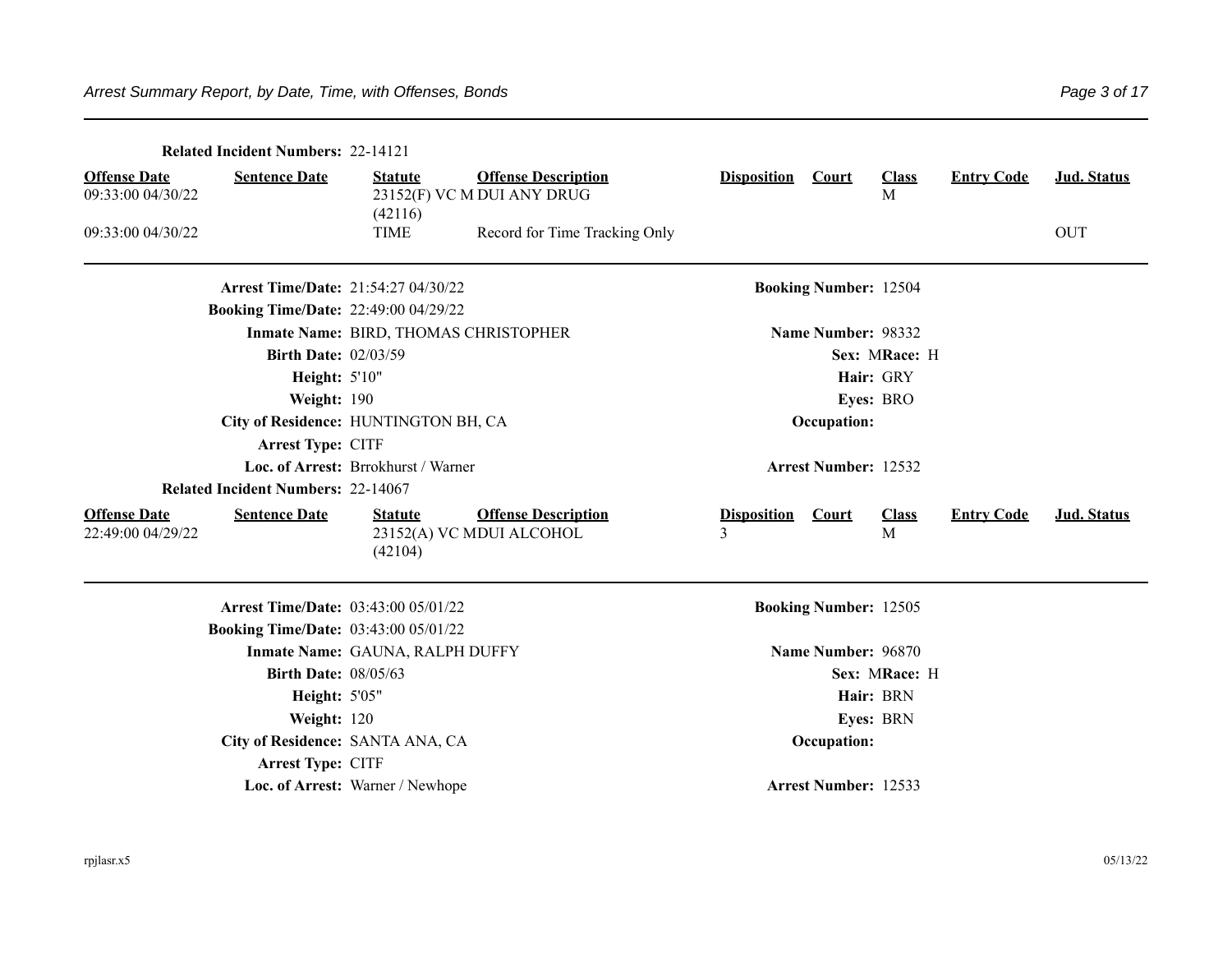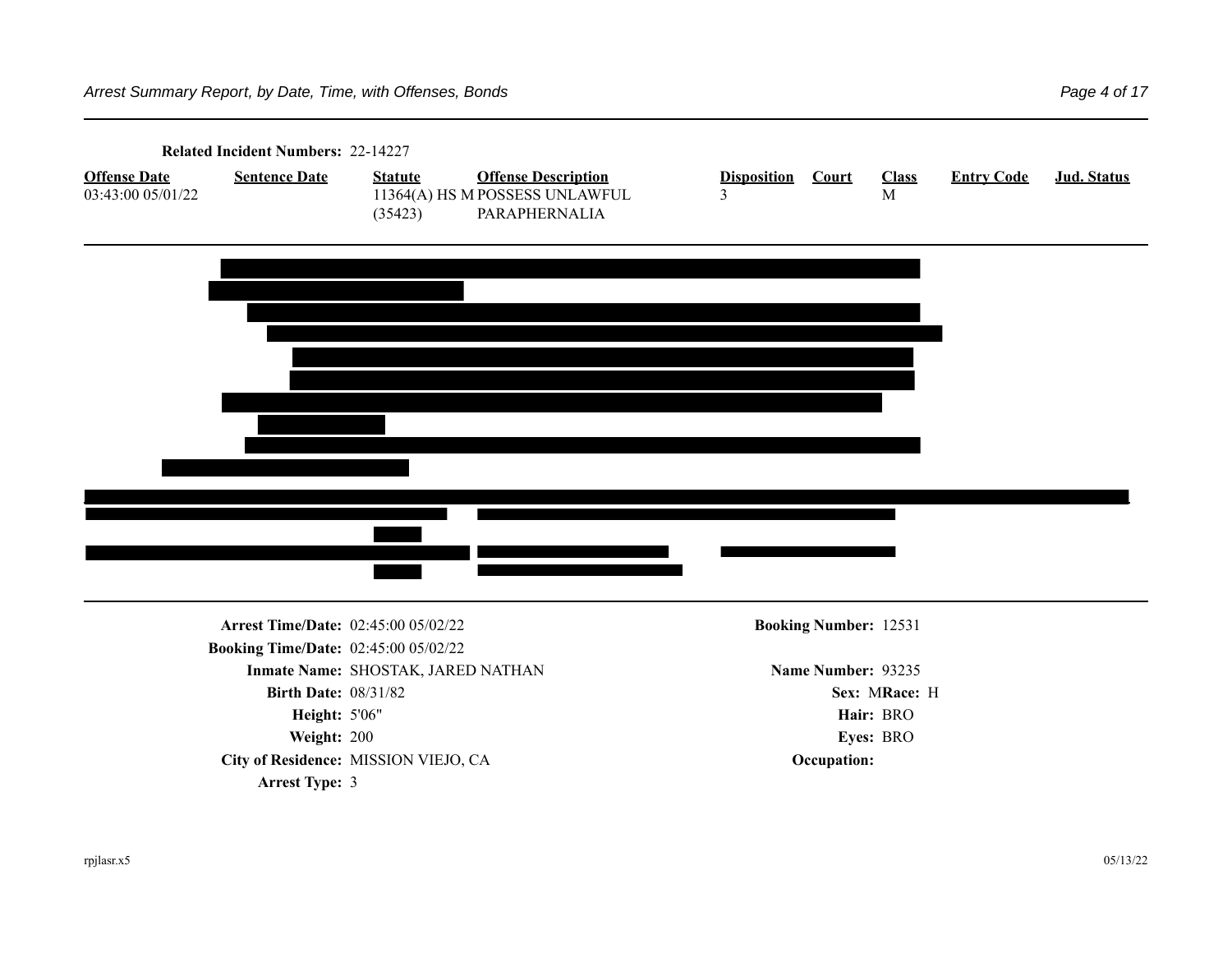|                                          | <b>Related Incident Numbers: 22-14329</b>   | Loc. of Arrest: GARFIELD / YORKTOWN     |                                                             | <b>Arrest Number: 12559</b>   |                              |                          |                   |                           |
|------------------------------------------|---------------------------------------------|-----------------------------------------|-------------------------------------------------------------|-------------------------------|------------------------------|--------------------------|-------------------|---------------------------|
| <b>Offense Date</b><br>02:45:00 05/02/22 | <b>Sentence Date</b>                        | <b>Statute</b><br><b>TIME</b>           | <b>Offense Description</b><br>Record for Time Tracking Only | <b>Disposition</b>            | Court                        | <b>Class</b>             | <b>Entry Code</b> | Jud. Status<br><b>OUT</b> |
|                                          | <b>Arrest Time/Date: 10:36:00 05/02/22</b>  |                                         |                                                             |                               | <b>Booking Number: 12508</b> |                          |                   |                           |
|                                          | <b>Booking Time/Date: 10:36:00 05/02/22</b> |                                         |                                                             |                               |                              |                          |                   |                           |
|                                          |                                             | Inmate Name: MARTINEZGONZALEZ, HECTOR   |                                                             |                               | Name Number: 65596           |                          |                   |                           |
|                                          |                                             | <b>MANUEL</b>                           |                                                             |                               |                              |                          |                   |                           |
|                                          | <b>Birth Date: 07/07/87</b>                 |                                         |                                                             |                               |                              | Sex: FRace: H            |                   |                           |
|                                          | Height: 5'01"                               |                                         |                                                             |                               |                              | Hair: BRO                |                   |                           |
|                                          | Weight: 160                                 |                                         |                                                             |                               |                              | Eyes: HAZ                |                   |                           |
| City of Residence: SANTA ANA, CA         |                                             |                                         |                                                             |                               | Occupation:                  |                          |                   |                           |
|                                          | <b>Arrest Type: BOOK</b>                    |                                         |                                                             |                               |                              |                          |                   |                           |
|                                          |                                             | Loc. of Arrest: Edinger/Richardson      |                                                             |                               | Arrest Number: 12536         |                          |                   |                           |
|                                          | <b>Related Incident Numbers: 22-14378</b>   |                                         |                                                             |                               |                              |                          |                   |                           |
| <b>Offense Date</b><br>10:36:00 05/02/22 | <b>Sentence Date</b>                        | <b>Statute</b><br>WARRANT<br>NFV (MISD) | <b>Offense Description</b><br>NON FV WARRANT (MISD)         | <b>Disposition Court</b><br>2 |                              | <b>Class</b><br>$\Omega$ | <b>Entry Code</b> | Jud. Status               |
|                                          | <b>Arrest Time/Date: 00:41:00 05/03/22</b>  |                                         |                                                             |                               | <b>Booking Number: 12511</b> |                          |                   |                           |
|                                          | <b>Booking Time/Date: 00:41:00 05/03/22</b> |                                         |                                                             |                               |                              |                          |                   |                           |
|                                          |                                             | Inmate Name: CERNA, BERTHA ADRIANA      |                                                             |                               | Name Number: 98359           |                          |                   |                           |
|                                          | <b>Birth Date: 10/07/81</b>                 |                                         |                                                             |                               |                              | Sex: MRace: H            |                   |                           |
|                                          | Height: 5'10"                               |                                         |                                                             |                               |                              | Hair: BLK                |                   |                           |
|                                          | Weight: 170                                 |                                         |                                                             |                               |                              | Eyes: BRO                |                   |                           |
|                                          | City of Residence: COSTA MESA, CA           |                                         |                                                             |                               | Occupation:                  |                          |                   |                           |
|                                          | Arrest Type: CITS                           |                                         |                                                             |                               |                              |                          |                   |                           |
|                                          |                                             | Loc. of Arrest: TALBERT AND MAGNOLIA    |                                                             |                               | <b>Arrest Number: 12539</b>  |                          |                   |                           |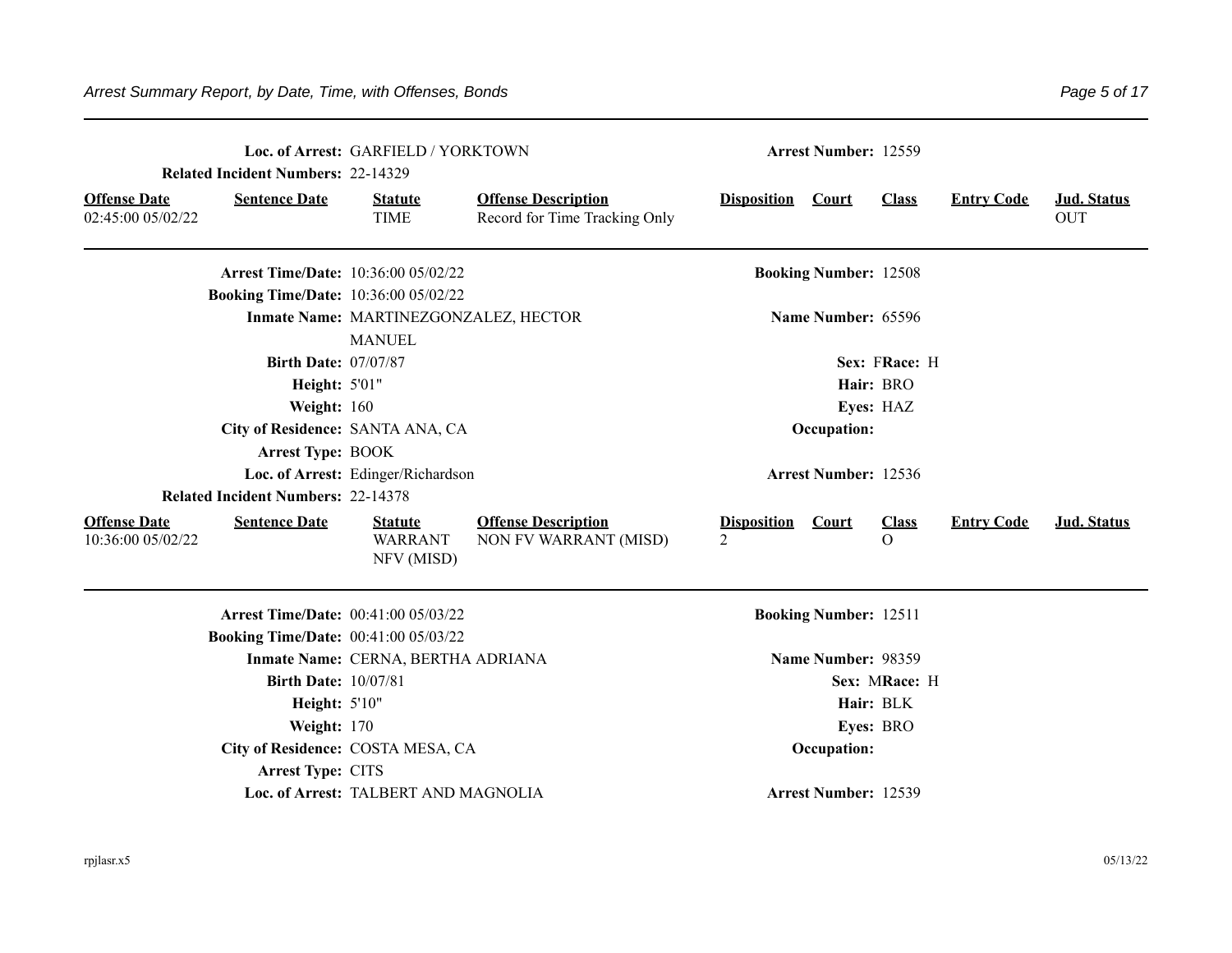| <b>Related Incident Numbers: 22-14443</b> |  |
|-------------------------------------------|--|
|-------------------------------------------|--|

| <b>Offense Date</b><br>00:41:00 05/03/22 | <b>Sentence Date</b>                        | <b>Statute</b><br>(35422)              | <b>Offense Description</b><br>11350(A) HS M POSSESS NARCOTIC<br>CONTROLLED SUBSTANCE | <b>Disposition</b> | <b>Court</b>                 | <b>Class</b><br>M | <b>Entry Code</b> | Jud. Status |
|------------------------------------------|---------------------------------------------|----------------------------------------|--------------------------------------------------------------------------------------|--------------------|------------------------------|-------------------|-------------------|-------------|
| 00:41:00 05/03/22                        |                                             | M (35392)                              | 11375(B)(2) HS POSSESS CONTROLLED<br>SUBSTANCE WITHOUT<br><b>PRESCRIPTION</b>        | 3                  |                              | M                 |                   |             |
| 00:41:00 05/03/22                        |                                             | 23152(g)                               | Driving under the influence of alcohol 3<br>and drug                                 |                    |                              | M                 |                   |             |
| 23:46:00 05/02/22                        |                                             | <b>TIME</b>                            | Record for Time Tracking Only                                                        |                    |                              |                   |                   | <b>OUT</b>  |
|                                          | <b>Arrest Time/Date: 02:28:57 05/03/22</b>  |                                        |                                                                                      |                    | <b>Booking Number: 12509</b> |                   |                   |             |
|                                          | <b>Booking Time/Date: 02:28:57 05/03/22</b> |                                        |                                                                                      |                    |                              |                   |                   |             |
|                                          |                                             | Inmate Name: MALDONADO, CESAR ALCIDES  |                                                                                      |                    | Name Number: 97551           |                   |                   |             |
|                                          | <b>Birth Date: 12/27/68</b>                 |                                        |                                                                                      |                    |                              | Sex: FRace: H     |                   |             |
|                                          | <b>Height: 5'01"</b>                        |                                        |                                                                                      |                    |                              | Hair: BLK         |                   |             |
|                                          | Weight: 125                                 |                                        |                                                                                      |                    |                              | Eyes: BRO         |                   |             |
|                                          | City of Residence: TUSTIN, CA               |                                        |                                                                                      |                    | Occupation:                  |                   |                   |             |
|                                          | Arrest Type: CITF                           |                                        |                                                                                      |                    |                              |                   |                   |             |
|                                          |                                             | Loc. of Arrest: Mt Olancha and Edinger |                                                                                      |                    | <b>Arrest Number: 12537</b>  |                   |                   |             |
|                                          | <b>Related Incident Numbers: 22-14299</b>   |                                        |                                                                                      |                    |                              |                   |                   |             |
| <b>Offense Date</b><br>21:33:00 05/01/22 | <b>Sentence Date</b>                        | <b>Statute</b><br>(35353)              | <b>Offense Description</b><br>11377(A) HS M POSSESS CONTROLLED<br><b>SUBSTANCE</b>   | <b>Disposition</b> | <b>Court</b>                 | <b>Class</b><br>M | <b>Entry Code</b> | Jud. Status |
|                                          | <b>Arrest Time/Date: 02:31:41 05/03/22</b>  |                                        |                                                                                      |                    | <b>Booking Number: 12510</b> |                   |                   |             |
|                                          | <b>Booking Time/Date: 02:31:41 05/03/22</b> |                                        |                                                                                      |                    |                              |                   |                   |             |
|                                          |                                             | Inmate Name: MIRZA, SONIA MARIE        |                                                                                      |                    | Name Number: 97552           |                   |                   |             |
|                                          | <b>Birth Date: 02/06/79</b>                 |                                        |                                                                                      |                    |                              | Sex: MRace: B     |                   |             |
|                                          | <b>Height: 6'00"</b>                        |                                        |                                                                                      |                    |                              | Hair: BRN         |                   |             |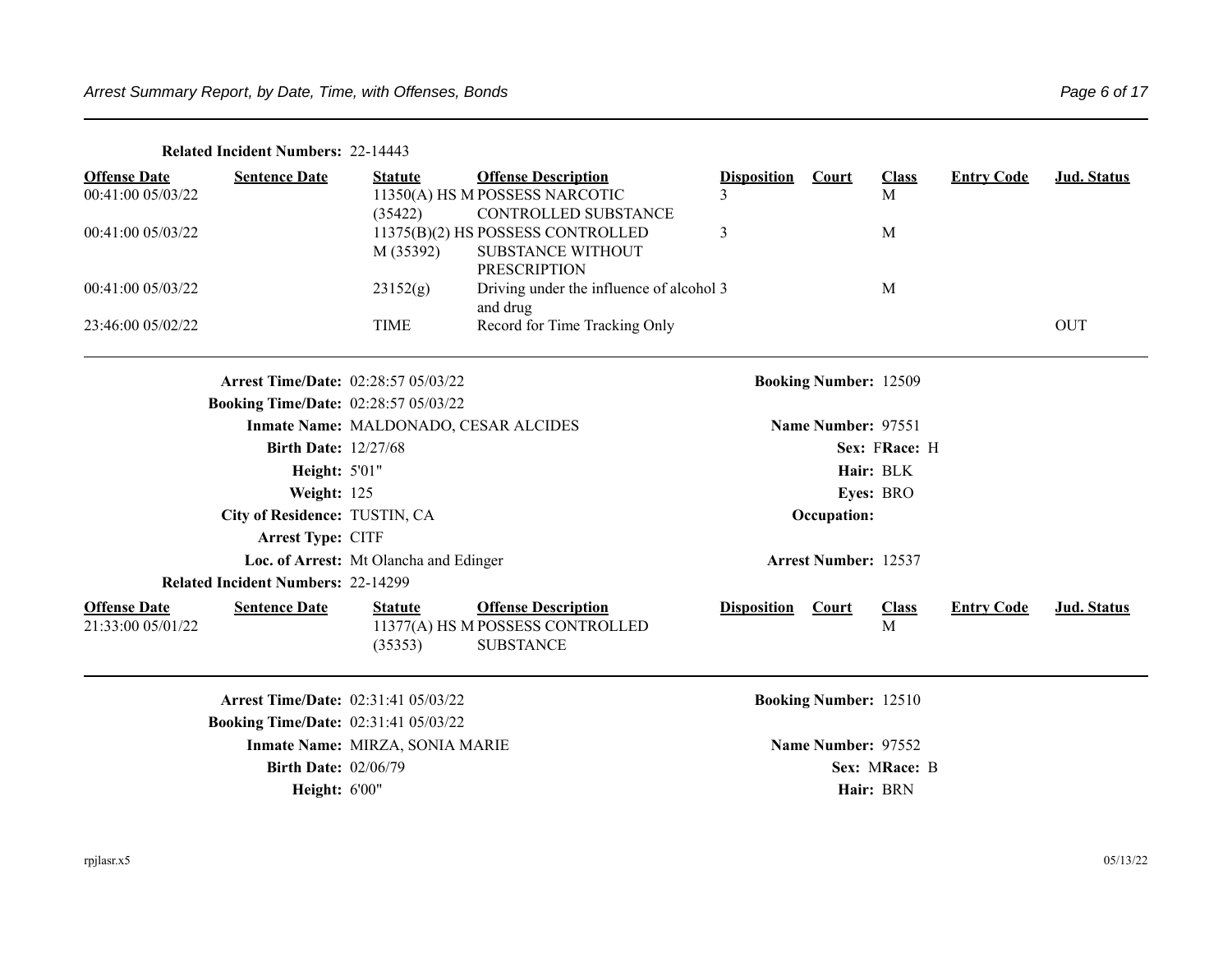| Weight: 165<br>City of Residence: MISSION VIEJO, CA<br>Arrest Type: CITF<br>Loc. of Arrest: Mt Olancha and Edinger |                                                                                           |                                           | <b>Eyes: BRN</b><br>Occupation:<br><b>Arrest Number: 12538</b> |                              |                   |                   |             |  |
|--------------------------------------------------------------------------------------------------------------------|-------------------------------------------------------------------------------------------|-------------------------------------------|----------------------------------------------------------------|------------------------------|-------------------|-------------------|-------------|--|
| <b>Related Incident Numbers: 22-14299</b><br><b>Sentence Date</b><br><b>Offense Date</b><br>21:53:00 05/01/22      | <b>Statute</b><br>488 PC M<br>(23024)                                                     | <b>Offense Description</b><br>PETTY THEFT | <b>Disposition</b>                                             | Court                        | <b>Class</b><br>M | <b>Entry Code</b> | Jud. Status |  |
|                                                                                                                    | <b>Arrest Time/Date: 10:46:27 05/03/22</b><br><b>Booking Time/Date: 10:46:27 05/03/22</b> |                                           |                                                                | <b>Booking Number: 12512</b> |                   |                   |             |  |
|                                                                                                                    | Inmate Name: KING, KAYDEN ELIJIAH                                                         |                                           |                                                                | Name Number: 68019           |                   |                   |             |  |
|                                                                                                                    | <b>Birth Date: 11/25/02</b>                                                               |                                           |                                                                |                              |                   |                   |             |  |
|                                                                                                                    | Height: '"                                                                                |                                           |                                                                | Hair:                        |                   |                   |             |  |
| Weight: 0                                                                                                          |                                                                                           |                                           |                                                                | <b>Eyes:</b>                 |                   |                   |             |  |
|                                                                                                                    | City of Residence: FOUNTAIN VALLEY, CA                                                    |                                           |                                                                | Occupation:                  |                   |                   |             |  |
|                                                                                                                    | <b>Arrest Type: BOOK</b>                                                                  |                                           |                                                                |                              |                   |                   |             |  |
|                                                                                                                    | Loc. of Arrest: 16825 Mt. Fletcher Circle                                                 |                                           |                                                                | <b>Arrest Number: 12540</b>  |                   |                   |             |  |
| <b>Related Incident Numbers: 22-09385</b>                                                                          |                                                                                           |                                           |                                                                |                              |                   |                   |             |  |
| <b>Offense Date</b><br><b>Sentence Date</b>                                                                        | <b>Statute</b>                                                                            | <b>Offense Description</b>                | <b>Disposition</b>                                             | Court                        | <b>Class</b>      | <b>Entry Code</b> | Jud. Status |  |

BURGLARY:FIRST DEGREE 4 F

13:00:00 05/02/22 459 PC F



(22021)

Page 7 of 17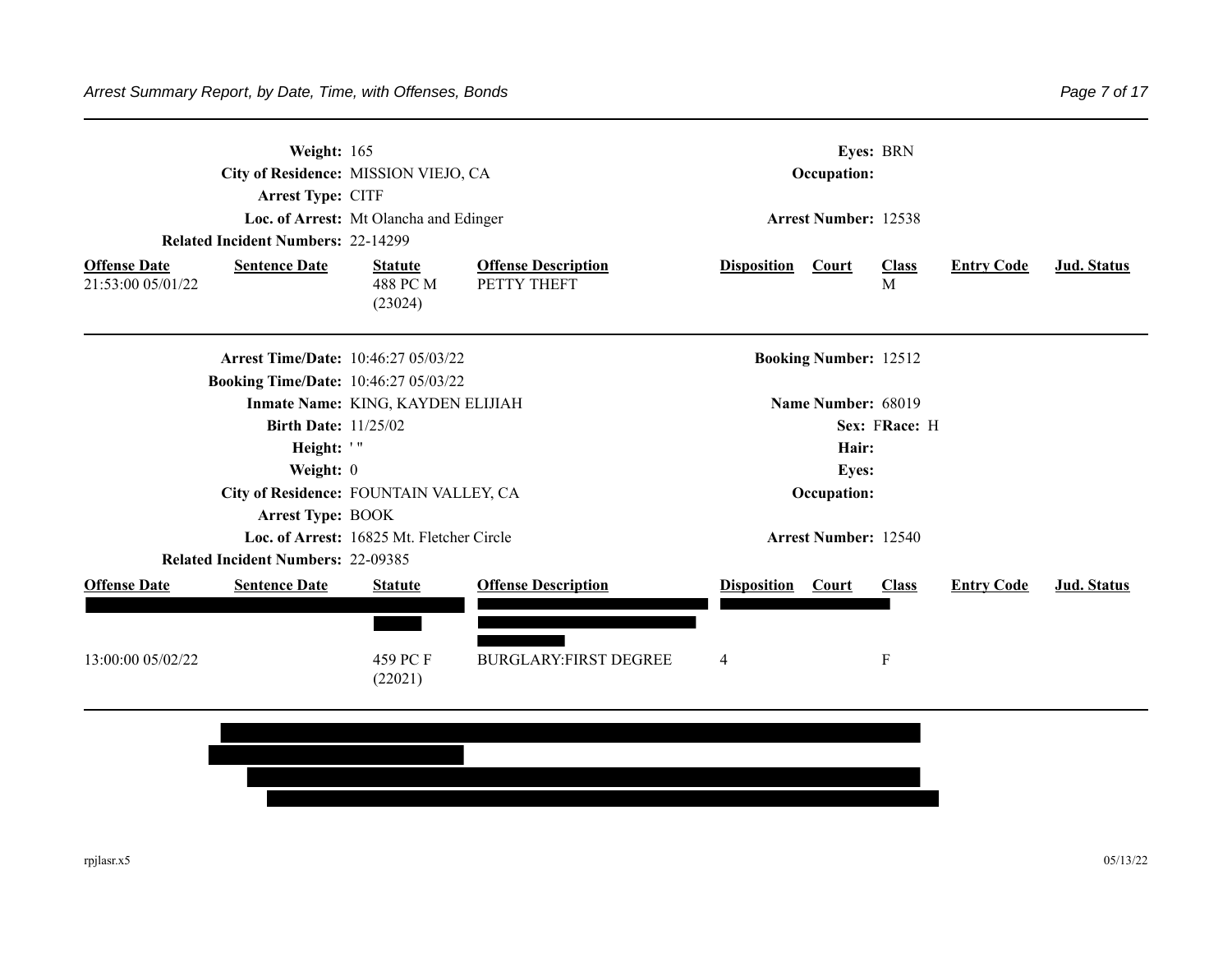

**Arrest Time/Date:** 21:39:41 05/03/22 **Booking Number:** 12514 **Booking Time/Date:** 21:39:41 05/03/22 **Inmate Name: ALFREDO, ORTIZ FERNANDEZ Name Number: 98373 Birth Date:** 11/14/88 **Sex: MRace: H Height:** 5'10" **Hair:** BLK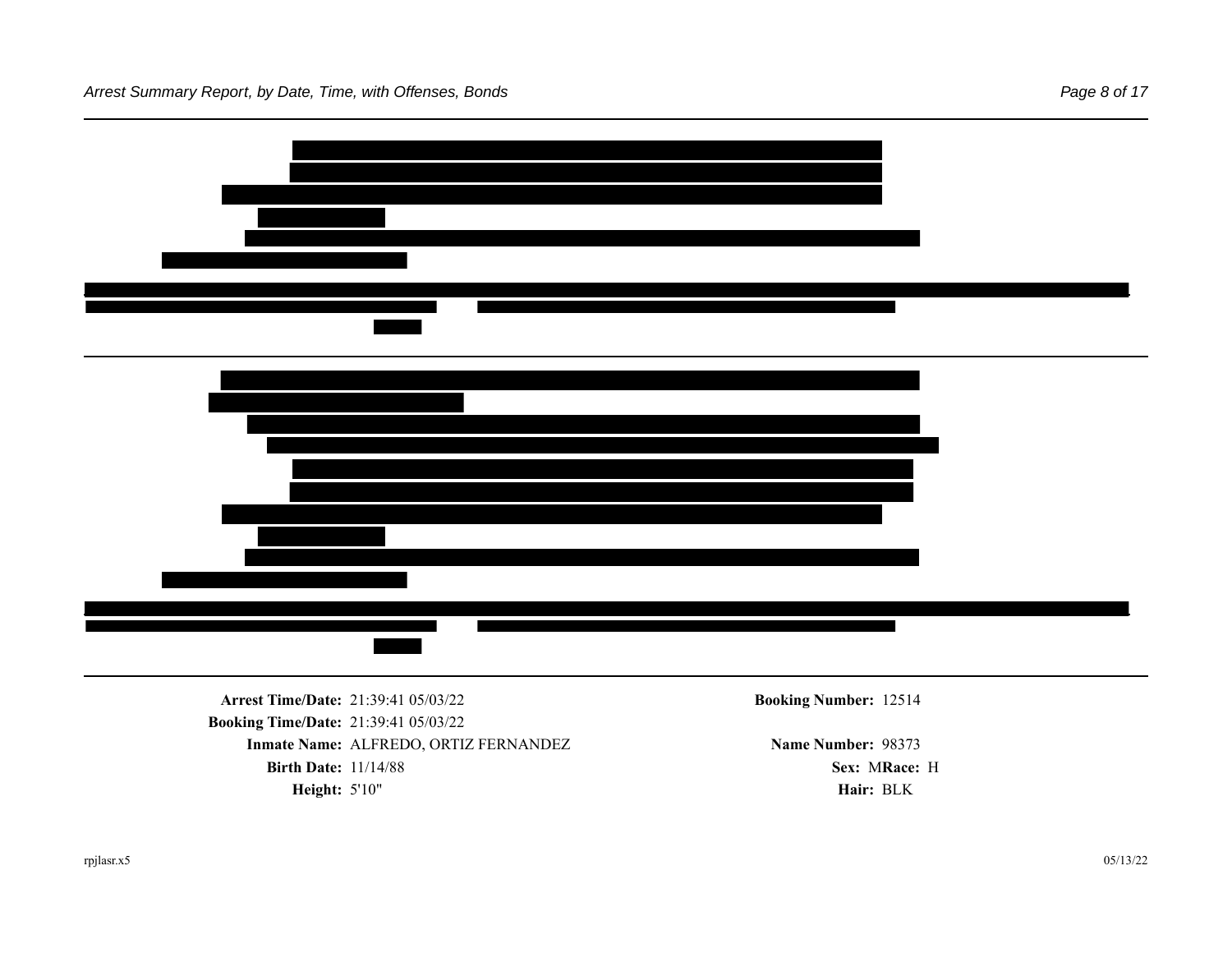| Weight: 175<br><b>Arrest Type: BOOK</b><br><b>Related Incident Numbers: 22-14311</b>                                            | City of Residence: GARDEN GROVE, CA<br>Loc. of Arrest: 11701 Edinger Ave        |                                                                                                                                                                  |                              | Occupation:<br><b>Arrest Number: 12542</b> | Eves: BRO                         |                   |                    |
|---------------------------------------------------------------------------------------------------------------------------------|---------------------------------------------------------------------------------|------------------------------------------------------------------------------------------------------------------------------------------------------------------|------------------------------|--------------------------------------------|-----------------------------------|-------------------|--------------------|
| <b>Sentence Date</b><br><b>Offense Date</b><br>00:04:00 05/02/22<br>00:04:00 05/02/22<br>00:04:00 05/02/22<br>00:04:00 05/02/22 | <b>Statute</b><br>14601(a)<br>(47014)<br>4462.5<br><b>WARRANT</b><br><b>NFV</b> | <b>Offense Description</b><br>Driving on suspended, revoked dr<br>148.9(A) PC M GIVE FALSE ID TO PO<br>False evidence of registration<br>NON FV WARRANT (FELONY) | <b>Disposition</b>           | <b>Court</b>                               | <b>Class</b><br>M<br>M<br>M<br>F  | <b>Entry Code</b> | Jud. Status        |
|                                                                                                                                 | Arrest Time/Date: 02:25:00 05/04/22                                             |                                                                                                                                                                  |                              | <b>Booking Number: 12515</b>               |                                   |                   |                    |
| <b>Booking Time/Date: 05:29:42 05/04/22</b>                                                                                     |                                                                                 |                                                                                                                                                                  |                              |                                            |                                   |                   |                    |
|                                                                                                                                 | Inmate Name: SANDOVAL, GEORGE                                                   |                                                                                                                                                                  |                              | Name Number: 98380                         |                                   |                   |                    |
| <b>Birth Date: 10/06/87</b>                                                                                                     |                                                                                 |                                                                                                                                                                  |                              |                                            | Sex: MRace: H                     |                   |                    |
| <b>Height: 5'11"</b>                                                                                                            |                                                                                 |                                                                                                                                                                  |                              |                                            | Hair: BLK                         |                   |                    |
| Weight: 154                                                                                                                     |                                                                                 |                                                                                                                                                                  |                              |                                            | Eyes: HAZ                         |                   |                    |
|                                                                                                                                 | City of Residence: SANTA ANA, CA                                                |                                                                                                                                                                  |                              | Occupation:                                |                                   |                   |                    |
| <b>Arrest Type: BOOK</b>                                                                                                        |                                                                                 |                                                                                                                                                                  |                              |                                            |                                   |                   |                    |
|                                                                                                                                 | Loc. of Arrest: harbor / warner                                                 |                                                                                                                                                                  |                              | <b>Arrest Number: 12543</b>                |                                   |                   |                    |
| <b>Related Incident Numbers: 22-14604</b>                                                                                       |                                                                                 |                                                                                                                                                                  |                              |                                            |                                   |                   |                    |
| <b>Offense Date</b><br><b>Sentence Date</b><br>02:25:00 05/04/22<br>00:00:00 05/04/22                                           | <b>Statute</b><br>(35423)<br><b>WARRANT</b><br><b>NFV</b>                       | <b>Offense Description</b><br>11364(A) HS M POSSESS UNLAWFUL<br>PARAPHERNALIA<br>NON FV WARRANT (FELONY)                                                         | <b>Disposition</b><br>3<br>2 | Court                                      | <b>Class</b><br>M<br>$\mathbf{O}$ | <b>Entry Code</b> | <b>Jud. Status</b> |

**Arrest Time/Date:** 03:43:00 05/04/22 **Booking Number:** 12524

 $\overline{\phantom{0}}$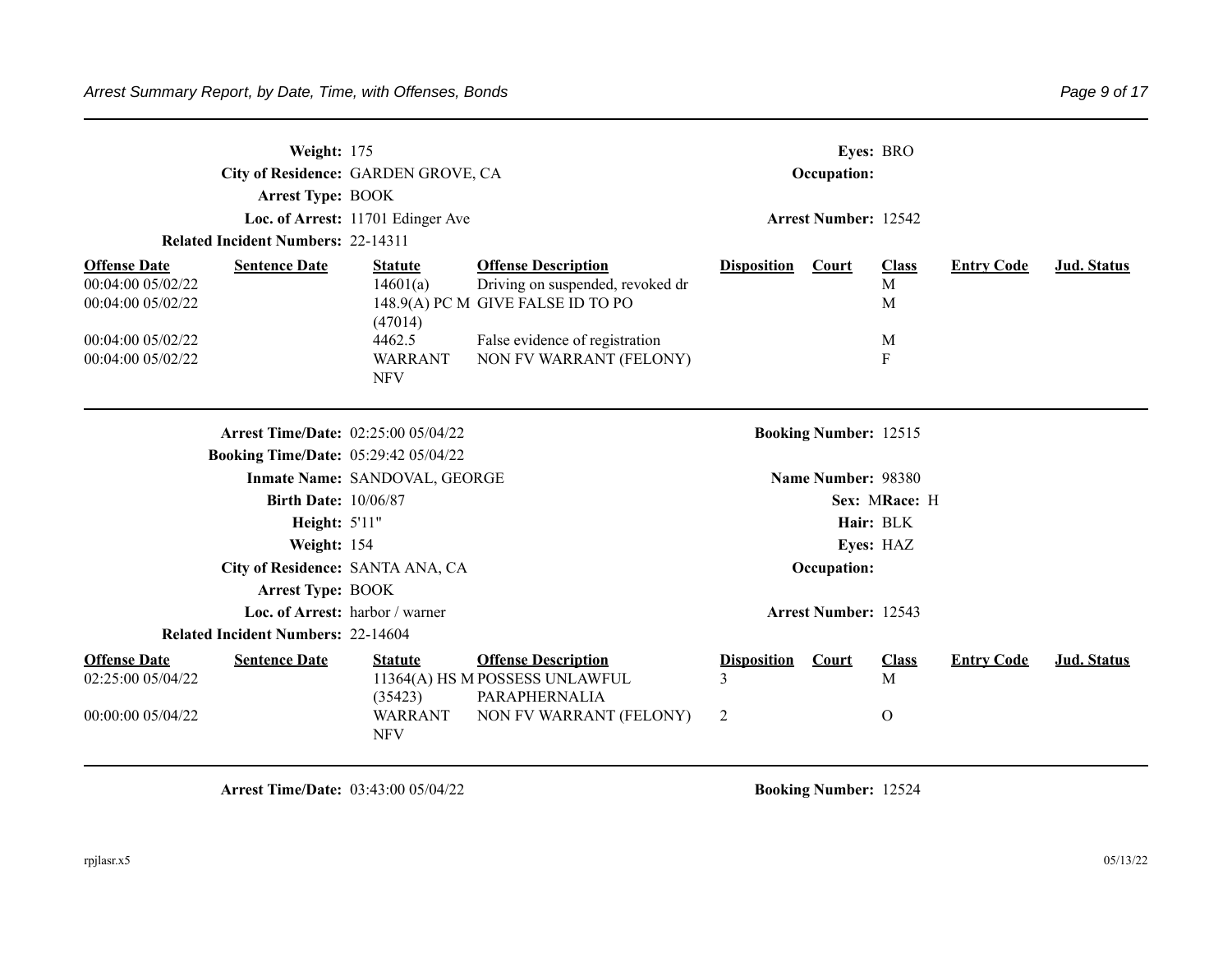|                                           |                               | <b>Booking Time/Date:</b> 03:43:00 05/04/22 |                                       |                             |               |              |                   |             |
|-------------------------------------------|-------------------------------|---------------------------------------------|---------------------------------------|-----------------------------|---------------|--------------|-------------------|-------------|
|                                           |                               | Inmate Name: ROBLES, PAUL EDWARD            |                                       | Name Number: 98382          |               |              |                   |             |
|                                           | <b>Birth Date:</b> $10/15/95$ |                                             |                                       |                             | Sex: MRace: H |              |                   |             |
|                                           | Height: '"                    |                                             |                                       | Hair: BLK                   |               |              |                   |             |
| Weight: $0$                               |                               |                                             | <b>Eves: BRN</b>                      |                             |               |              |                   |             |
| City of Residence: SANTA ANA, CA          |                               |                                             | Occupation:                           |                             |               |              |                   |             |
| <b>Arrest Type: CITF</b>                  |                               |                                             |                                       |                             |               |              |                   |             |
|                                           |                               | Loc. of Arrest: 12089 LOYA RIV              |                                       | <b>Arrest Number: 12552</b> |               |              |                   |             |
| <b>Related Incident Numbers: 22-14612</b> |                               |                                             |                                       |                             |               |              |                   |             |
| <b>Offense Date</b>                       | <b>Sentence Date</b>          | <b>Statute</b>                              | <b>Offense Description</b>            | <b>Disposition</b>          | Court         | <b>Class</b> | <b>Entry Code</b> | Jud. Status |
| 03:43:00 05/04/22                         |                               |                                             | 148.9(B) PC M FALSE IDENTIFICATION TO | 3                           |               | М            |                   |             |
|                                           |                               | (48079)                                     | <b>SPECIFIC PEACE OFFICER</b>         |                             |               |              |                   |             |

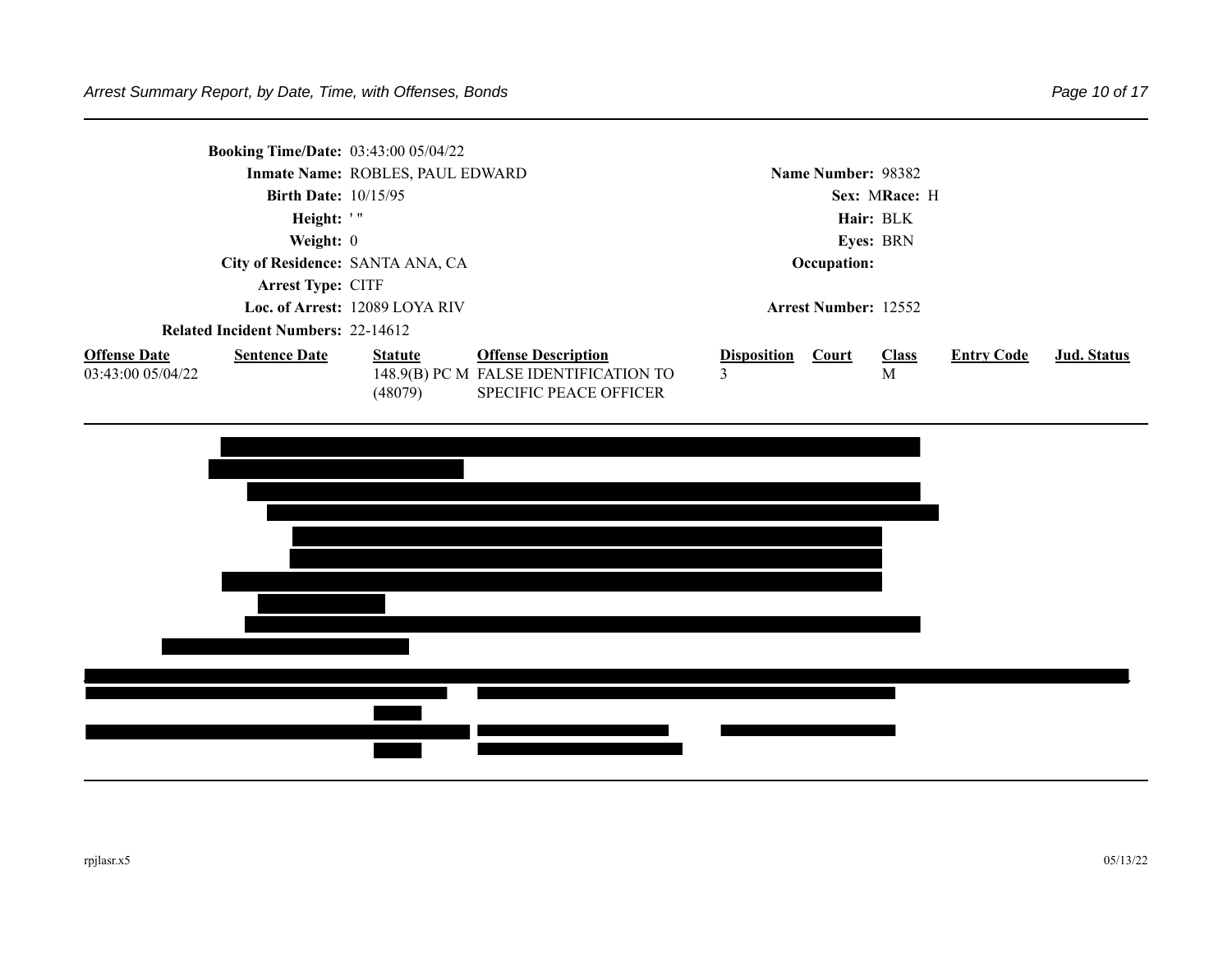

**Arrest Time/Date:** 20:09:00 05/04/22 **Booking Number: 12518 Booking Time/Date:** 20:09:00 05/04/22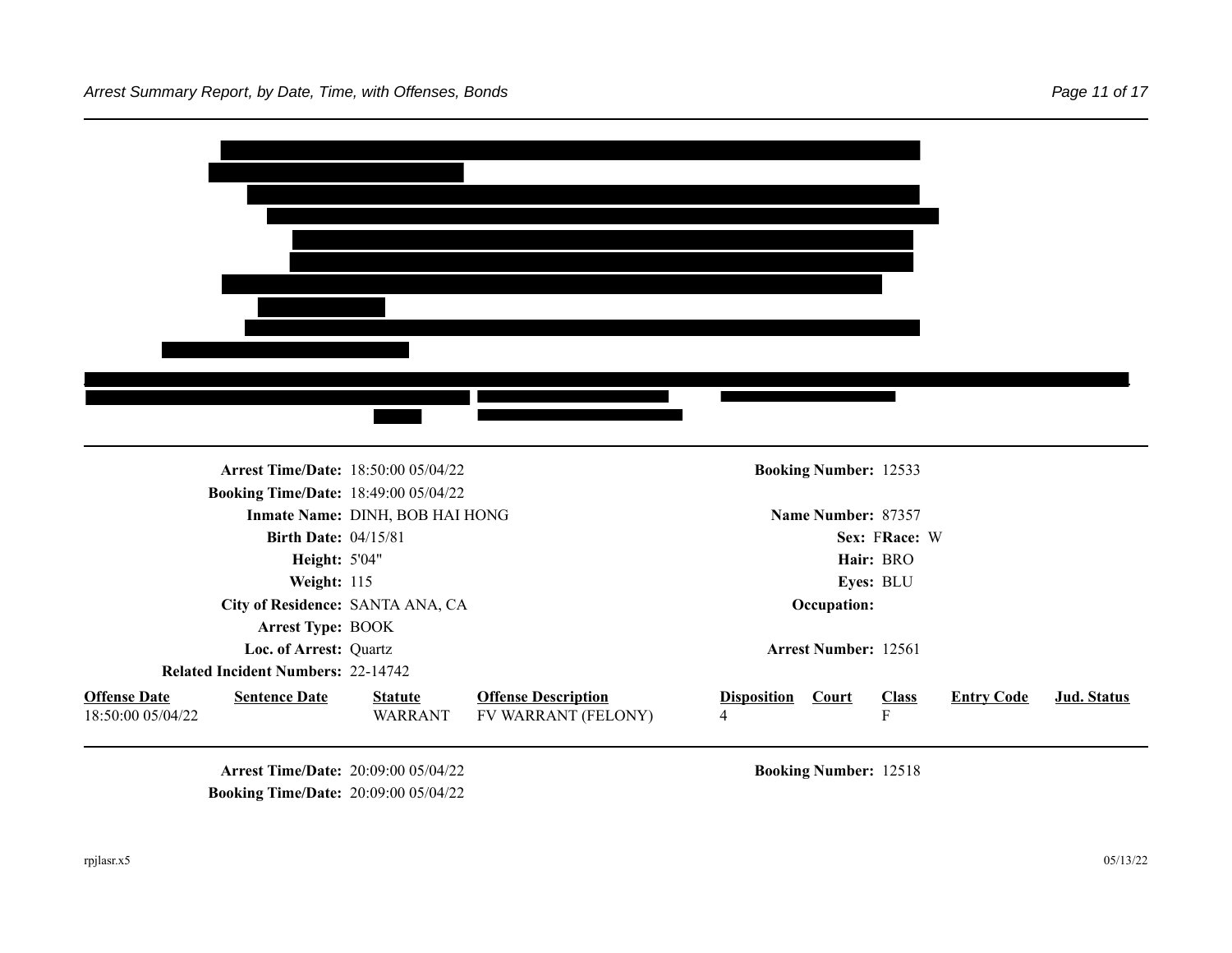| Inmate Name: JUAREZPHILLIPS, LEAH TRACY                          |                                                              | Name Number: 97674                                                                |                    |
|------------------------------------------------------------------|--------------------------------------------------------------|-----------------------------------------------------------------------------------|--------------------|
|                                                                  | <b>Birth Date: 10/15/94</b>                                  | Sex: MRace: H                                                                     |                    |
|                                                                  | <b>Height: 5'07"</b>                                         | Hair: BLK                                                                         |                    |
| Weight: 180                                                      |                                                              | Eyes: BRO                                                                         |                    |
|                                                                  | City of Residence: MIRA LOMA, CA                             | Occupation:                                                                       |                    |
| Arrest Type: CITF                                                |                                                              |                                                                                   |                    |
|                                                                  | Loc. of Arrest: 11940 EDINGER AVE                            | <b>Arrest Number: 12546</b>                                                       |                    |
| <b>Related Incident Numbers: 22-14750</b>                        |                                                              |                                                                                   |                    |
| <b>Offense Date</b><br><b>Sentence Date</b>                      | <b>Offense Description</b><br><b>Statute</b>                 | <b>Disposition</b><br><b>Class</b><br><b>Entry Code</b><br>Court                  | <b>Jud. Status</b> |
| 20:09:00 05/04/22                                                | 11364(A) HS M POSSESS UNLAWFUL                               | 3<br>M                                                                            |                    |
|                                                                  | (35423)<br>PARAPHERNALIA                                     |                                                                                   |                    |
| 20:09:00 05/04/22                                                | 11377(A) HS M POSSESS CONTROLLED                             | 3<br>M                                                                            |                    |
|                                                                  | (35353)<br><b>SUBSTANCE</b>                                  |                                                                                   |                    |
|                                                                  |                                                              |                                                                                   |                    |
|                                                                  | Arrest Time/Date: 22:16:00 05/04/22                          | <b>Booking Number: 12519</b>                                                      |                    |
|                                                                  | <b>Booking Time/Date: 22:16:00 05/04/22</b>                  |                                                                                   |                    |
|                                                                  | Inmate Name: HERNANDEZGARCIA, NOE                            | Name Number: 98422                                                                |                    |
|                                                                  | <b>Birth Date: 02/24/82</b>                                  | Sex: MRace: W                                                                     |                    |
|                                                                  | <b>Height: 5'10"</b>                                         | Hair: BRO                                                                         |                    |
| Weight: 180                                                      |                                                              | Eyes: HAZ                                                                         |                    |
|                                                                  | City of Residence: SANTA ANA, CA                             | Occupation:                                                                       |                    |
| Arrest Type: CITF                                                |                                                              |                                                                                   |                    |
|                                                                  | Loc. of Arrest: HARBOR AND EDINGER                           | <b>Arrest Number: 12547</b>                                                       |                    |
| <b>Related Incident Numbers: 22-14760</b>                        |                                                              |                                                                                   |                    |
|                                                                  |                                                              |                                                                                   |                    |
|                                                                  | <b>Statute</b>                                               |                                                                                   |                    |
| <b>Offense Date</b><br><b>Sentence Date</b><br>22:16:00 05/04/22 | <b>Offense Description</b><br>11364(A) HS M POSSESS UNLAWFUL | <b>Entry Code</b><br><b>Disposition</b><br><b>Court</b><br><b>Class</b><br>3<br>M | Jud. Status        |
|                                                                  | PARAPHERNALIA<br>(35423)                                     |                                                                                   |                    |

**Arrest Time/Date:** 05:00:00 05/05/22 **Booking Number:** 12529

Page 12 of 17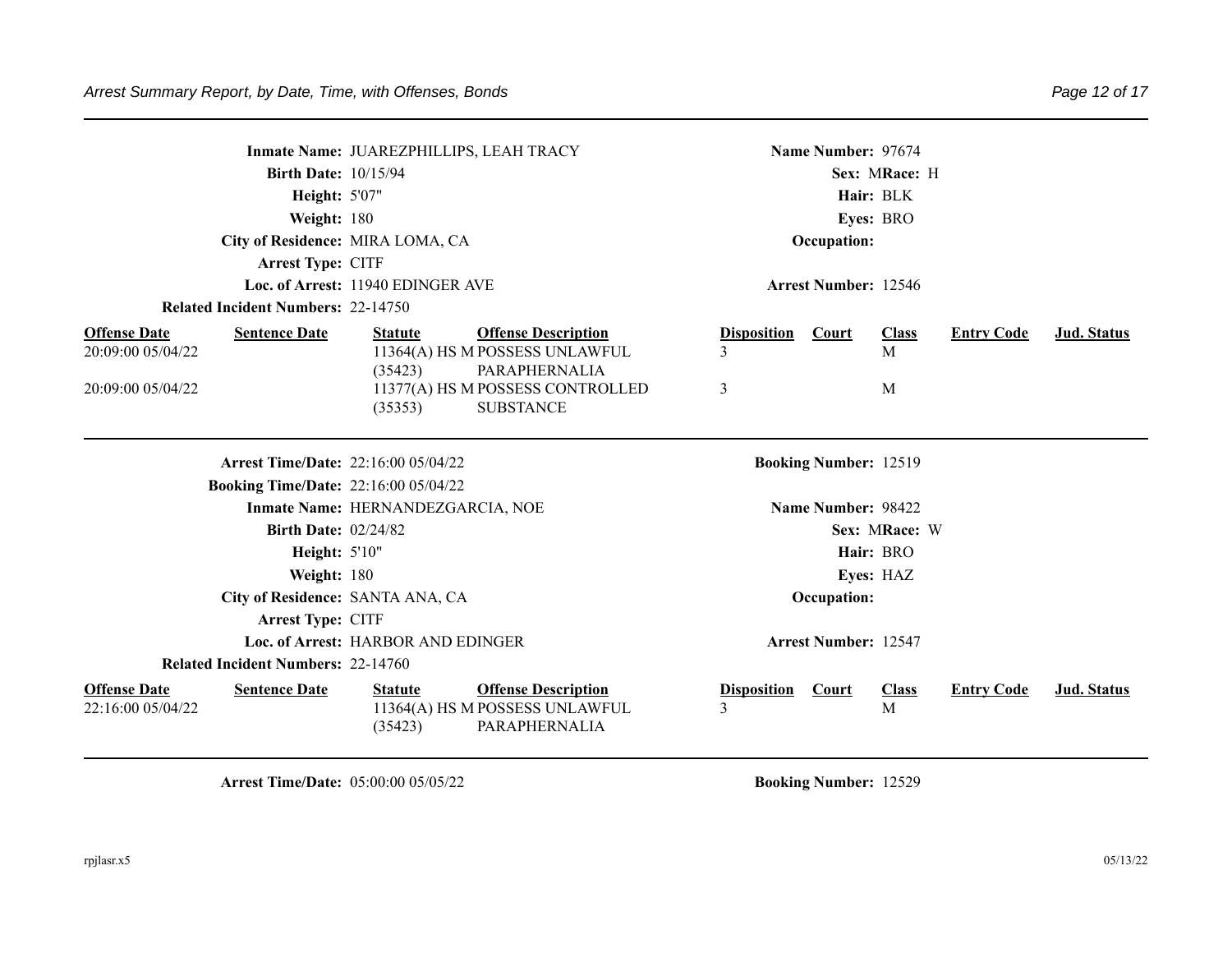| <b>Booking Time/Date: 05:00:00 05/05/22</b>                      |                                            |                                                                                                                         |                         |                              |                   |                   |             |  |  |  |
|------------------------------------------------------------------|--------------------------------------------|-------------------------------------------------------------------------------------------------------------------------|-------------------------|------------------------------|-------------------|-------------------|-------------|--|--|--|
|                                                                  | Inmate Name: HOPPIN, HARRISON GERARD       |                                                                                                                         |                         | Name Number: 17270           |                   |                   |             |  |  |  |
|                                                                  | <b>JAVIER</b>                              |                                                                                                                         |                         |                              |                   |                   |             |  |  |  |
| <b>Birth Date: 01/08/88</b>                                      |                                            |                                                                                                                         | Sex: MRace: W           |                              |                   |                   |             |  |  |  |
| Height: 6'03"                                                    |                                            |                                                                                                                         | Hair: GRY               |                              |                   |                   |             |  |  |  |
| Weight: 180                                                      |                                            |                                                                                                                         |                         |                              | Eyes: BLU         |                   |             |  |  |  |
|                                                                  | City of Residence: FOUNTAIN VLY, CA        |                                                                                                                         |                         | Occupation:                  |                   |                   |             |  |  |  |
| <b>Arrest Type: BOOK</b>                                         |                                            |                                                                                                                         |                         |                              |                   |                   |             |  |  |  |
|                                                                  | Loc. of Arrest: 9793 EMMONS CIRCLE         |                                                                                                                         |                         | <b>Arrest Number: 12557</b>  |                   |                   |             |  |  |  |
| <b>Related Incident Numbers: 22-14776</b>                        |                                            |                                                                                                                         |                         |                              |                   |                   |             |  |  |  |
| <b>Offense Date</b><br><b>Sentence Date</b><br>05:00:00 05/05/22 | <b>Statute</b><br>(48122)                  | <b>Offense Description</b><br>148(A)(1) PC MOBSTRUCT/RESIST/ETC<br>PUBLIC/PEACE<br>OFFICER/EMERGENCY MED<br><b>TECH</b> | <b>Disposition</b><br>3 | <b>Court</b>                 | <b>Class</b><br>M | <b>Entry Code</b> | Jud. Status |  |  |  |
| 05:00:00 05/05/22                                                | 496(A) PC M<br>(28024)                     | RECEIVE/ETC KNOWN STOLEN 3<br><b>PROPERTY</b>                                                                           |                         |                              | M                 |                   |             |  |  |  |
| 05:00:00 05/05/22                                                | (44081)                                    | 529(A)(3) PC F PERSONATE TO MAKE OTHER<br><b>LIABLE</b>                                                                 | $\overline{4}$          |                              | $\mathbf F$       |                   |             |  |  |  |
| 05:00:00 05/05/22                                                | <b>WARRANT</b><br><b>NFV</b>               | NON FV WARRANT (FELONY)                                                                                                 | $\overline{2}$          |                              | $\mathbf{O}$      |                   |             |  |  |  |
|                                                                  | <b>Arrest Time/Date: 06:35:46 05/05/22</b> |                                                                                                                         |                         | <b>Booking Number: 12520</b> |                   |                   |             |  |  |  |
| <b>Booking Time/Date: 06:35:46 05/05/22</b>                      |                                            |                                                                                                                         |                         |                              |                   |                   |             |  |  |  |
|                                                                  | Inmate Name: SMITH, ROBERT CHARLES         |                                                                                                                         |                         | Name Number: 93824           |                   |                   |             |  |  |  |
| <b>Birth Date: 12/09/32</b>                                      |                                            |                                                                                                                         |                         |                              | Sex: MRace: H     |                   |             |  |  |  |
| <b>Height: 5'08"</b>                                             |                                            |                                                                                                                         |                         |                              | Hair: BLK         |                   |             |  |  |  |
| Weight: 200                                                      |                                            |                                                                                                                         | Eyes: BRO               |                              |                   |                   |             |  |  |  |
|                                                                  | City of Residence: FOUNTAIN VLY, CA        |                                                                                                                         | Occupation:             |                              |                   |                   |             |  |  |  |
| <b>Arrest Type: BOOK</b>                                         |                                            |                                                                                                                         |                         |                              |                   |                   |             |  |  |  |
|                                                                  | Loc. of Arrest: 2070 GLEN AVE PASADENA     |                                                                                                                         |                         | <b>Arrest Number: 12548</b>  |                   |                   |             |  |  |  |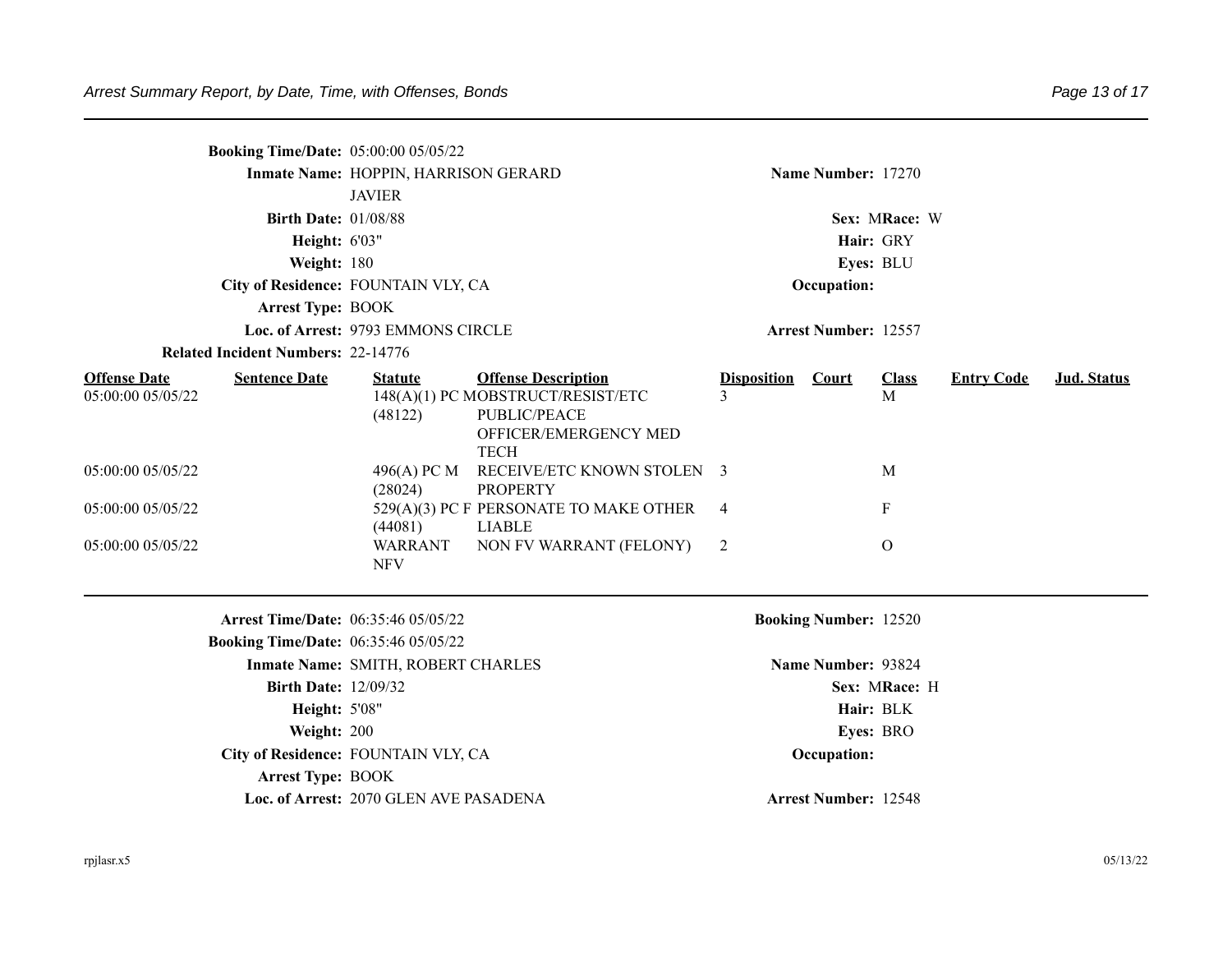## **Related Incident Numbers:**

## **No Offenses**

|                                                                  | <b>Arrest Time/Date: 08:42:23 05/05/22</b>  |                                                               |                                      | <b>Booking Number: 12521</b> |                   |                   |                    |
|------------------------------------------------------------------|---------------------------------------------|---------------------------------------------------------------|--------------------------------------|------------------------------|-------------------|-------------------|--------------------|
|                                                                  | <b>Booking Time/Date: 08:42:23 05/05/22</b> |                                                               |                                      |                              |                   |                   |                    |
|                                                                  | Inmate Name: RODRIGUEZ, SAUL                |                                                               |                                      | Name Number: 98300           |                   |                   |                    |
|                                                                  | <b>Birth Date: 05/08/95</b>                 |                                                               |                                      |                              | Sex: MRace: H     |                   |                    |
|                                                                  | <b>Height: 5'07"</b>                        |                                                               |                                      |                              | Hair: BLK         |                   |                    |
|                                                                  | Weight: 170                                 |                                                               |                                      |                              | <b>Eyes: BRN</b>  |                   |                    |
|                                                                  | City of Residence: FULLER, CA               |                                                               |                                      | Occupation:                  |                   |                   |                    |
| Arrest Type: CITF                                                |                                             |                                                               |                                      |                              |                   |                   |                    |
|                                                                  | Loc. of Arrest: Euclid and Edinger          |                                                               |                                      | <b>Arrest Number: 12549</b>  |                   |                   |                    |
| <b>Related Incident Numbers: 22-13959</b>                        |                                             |                                                               |                                      |                              |                   |                   |                    |
| <b>Offense Date</b><br><b>Sentence Date</b><br>06:23:00 04/29/22 | <b>Statute</b><br>23109(a)                  | <b>Offense Description</b><br>Engaging in speed contests proh | <b>Disposition</b><br>$\overline{3}$ | Court                        | <b>Class</b><br>M | <b>Entry Code</b> | <b>Jud.</b> Status |
|                                                                  | <b>Arrest Time/Date: 08:44:42 05/05/22</b>  |                                                               |                                      | <b>Booking Number: 12522</b> |                   |                   |                    |
|                                                                  | <b>Booking Time/Date: 08:44:42 05/05/22</b> |                                                               |                                      |                              |                   |                   |                    |
|                                                                  | Inmate Name: MEDINARODRIGUEZ, ISAAC D       |                                                               |                                      | Name Number: 98299           |                   |                   |                    |
|                                                                  | <b>Birth Date: 03/29/97</b>                 |                                                               |                                      |                              | Sex: MRace: W     |                   |                    |
|                                                                  | <b>Height: 6'01"</b>                        |                                                               |                                      |                              | Hair: BRN         |                   |                    |
|                                                                  | Weight: 185                                 |                                                               |                                      |                              | Eyes: HAZ         |                   |                    |
|                                                                  | City of Residence: GARDEN GROVE, CA         |                                                               |                                      | Occupation:                  |                   |                   |                    |
| Arrest Type: CITF                                                |                                             |                                                               |                                      |                              |                   |                   |                    |
|                                                                  | Loc. of Arrest: Euclid and Edinger          |                                                               |                                      | <b>Arrest Number: 12550</b>  |                   |                   |                    |
| <b>Related Incident Numbers: 22-13959</b>                        |                                             |                                                               |                                      |                              |                   |                   |                    |
| <b>Offense Date</b><br><b>Sentence Date</b><br>06:23:00 04/29/22 | <b>Statute</b><br>23109(a)                  | <b>Offense Description</b><br>Engaging in speed contests proh | <b>Disposition</b><br>3              | Court                        | <b>Class</b><br>M | <b>Entry Code</b> | <b>Jud.</b> Status |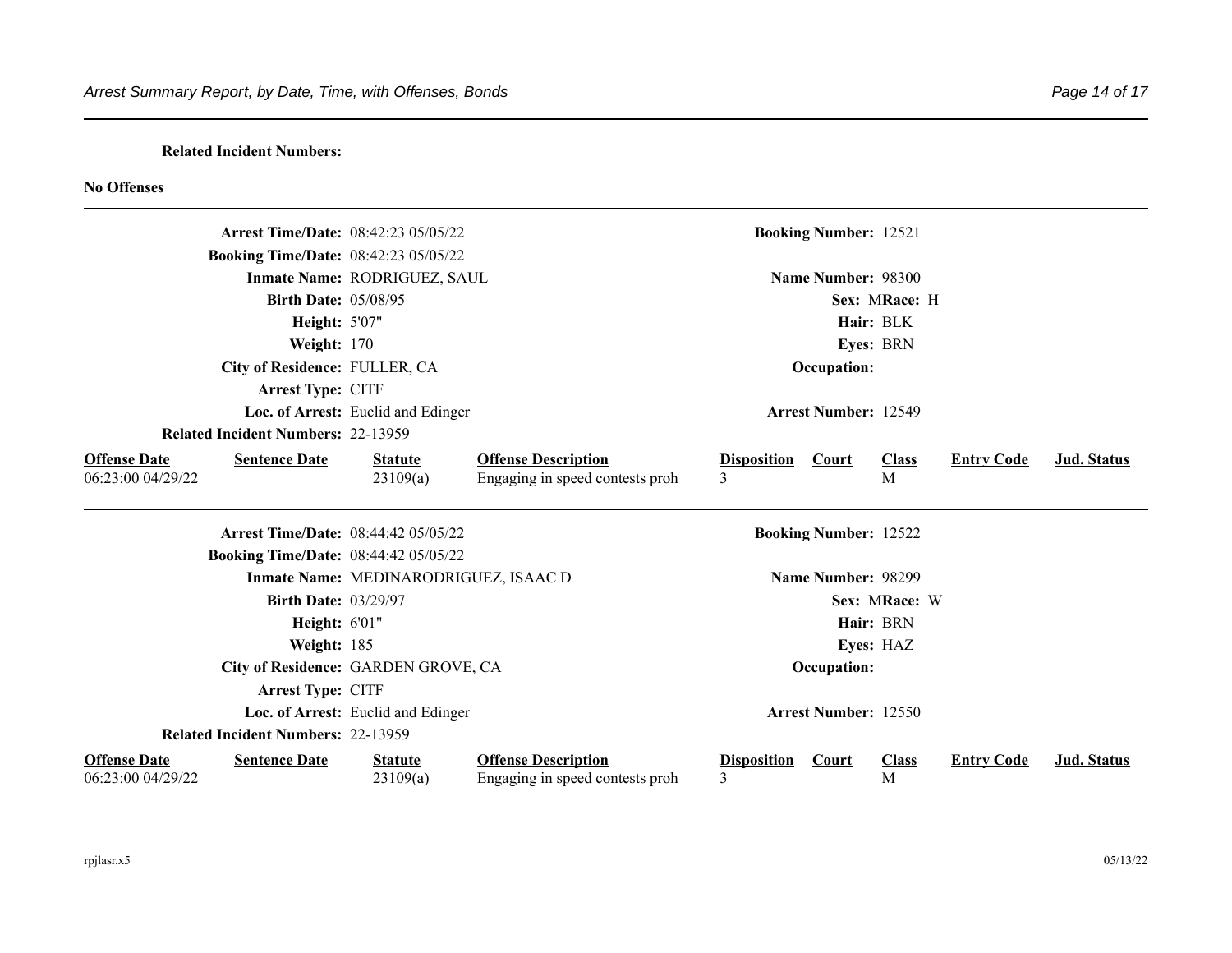| <b>Arrest Time/Date: 10:17:58 05/05/22</b>                       |                                                        |                                           | <b>Booking Number: 12525</b> |                    |                   |                   |             |  |  |
|------------------------------------------------------------------|--------------------------------------------------------|-------------------------------------------|------------------------------|--------------------|-------------------|-------------------|-------------|--|--|
| <b>Booking Time/Date: 10:17:58 05/05/22</b>                      |                                                        |                                           |                              |                    |                   |                   |             |  |  |
| Inmate Name: MOSQUEDA, GLENN ANTHONY                             |                                                        |                                           | Name Number: 98402           |                    |                   |                   |             |  |  |
| <b>Birth Date: 06/22/86</b>                                      |                                                        |                                           | Sex: MRace: H                |                    |                   |                   |             |  |  |
| Height:                                                          |                                                        |                                           | Hair:                        |                    |                   |                   |             |  |  |
| Weight: 0                                                        |                                                        |                                           | Eyes:                        |                    |                   |                   |             |  |  |
| City of Residence: PARAMOUNT, CA                                 |                                                        |                                           | Occupation:                  |                    |                   |                   |             |  |  |
| <b>Arrest Type: BOOK</b>                                         |                                                        |                                           |                              |                    |                   |                   |             |  |  |
| Loc. of Arrest: 9025 WARNER AVE #E                               |                                                        |                                           | <b>Arrest Number: 12553</b>  |                    |                   |                   |             |  |  |
| <b>Related Incident Numbers: 22-14727</b>                        |                                                        |                                           |                              |                    |                   |                   |             |  |  |
| <b>Offense Date</b><br><b>Sentence Date</b><br>17:49:00 05/04/22 | <b>Statute</b><br>488 PC M                             | <b>Offense Description</b><br>PETTY THEFT | <b>Disposition</b><br>3      | Court              | <b>Class</b><br>M | <b>Entry Code</b> | Jud. Status |  |  |
| 17:49:00 05/04/22                                                | (23024)<br>(32131)                                     | 602.1(A) PC M TRESPASS OBSTR BUS OPRN     | 3                            |                    | M                 |                   |             |  |  |
| <b>Arrest Time/Date: 11:05:12 05/05/22</b>                       |                                                        | <b>Booking Number: 12526</b>              |                              |                    |                   |                   |             |  |  |
| <b>Booking Time/Date: 11:05:12 05/05/22</b>                      |                                                        |                                           |                              |                    |                   |                   |             |  |  |
|                                                                  | Inmate Name: VELASCONUNEZ, ALEJANDRO<br><b>MISSAEL</b> |                                           |                              | Name Number: 98324 |                   |                   |             |  |  |
| <b>Birth Date: 01/02/99</b>                                      |                                                        |                                           | Sex: MRace: H                |                    |                   |                   |             |  |  |
| Height: '"                                                       |                                                        |                                           | Hair:                        |                    |                   |                   |             |  |  |
| Weight: 0                                                        |                                                        |                                           | <b>Eyes:</b>                 |                    |                   |                   |             |  |  |
| City of Residence: PASADENA, CA                                  |                                                        |                                           | Occupation:                  |                    |                   |                   |             |  |  |
| <b>Arrest Type: BOOK</b>                                         |                                                        |                                           |                              |                    |                   |                   |             |  |  |
| Loc. of Arrest: 9950 SLATER AVE FV                               |                                                        |                                           | <b>Arrest Number: 12554</b>  |                    |                   |                   |             |  |  |
| <b>Related Incident Numbers: 22-14097</b>                        |                                                        |                                           |                              |                    |                   |                   |             |  |  |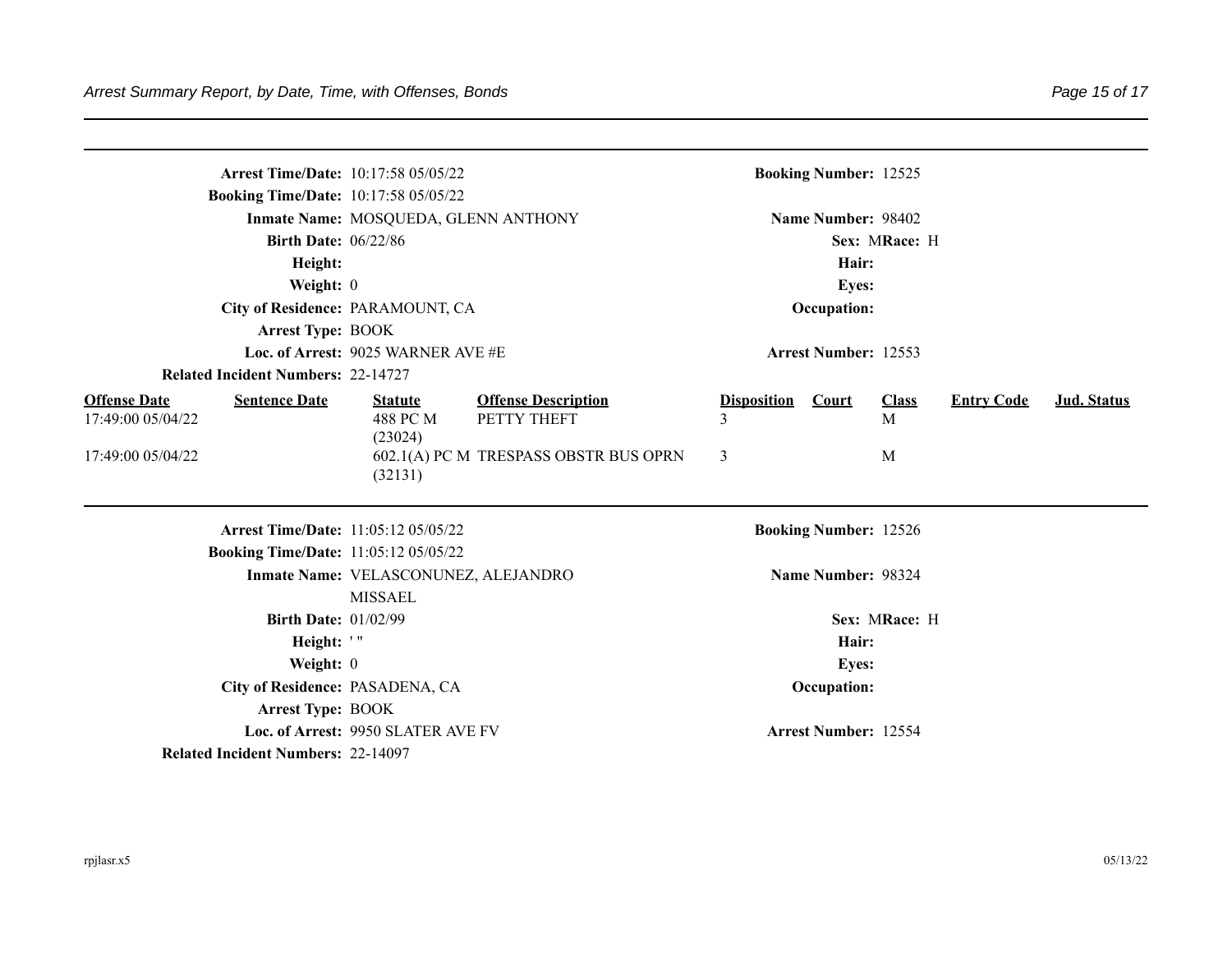| <b>Offense Date</b><br>**.**.** **/**/** | <b>Sentence Date</b>                        | <b>Statute</b>                 | <b>Offense Description</b><br>245(A)(1) PC F ASSAULT W/DEADLY | <b>Disposition</b><br>4 | Court                        | <b>Class</b><br>${\bf F}$ | <b>Entry Code</b> | Jud. Status |
|------------------------------------------|---------------------------------------------|--------------------------------|---------------------------------------------------------------|-------------------------|------------------------------|---------------------------|-------------------|-------------|
| 00:00:00 05/04/22                        |                                             | (13219)<br><b>TIME</b>         | <b>WEAPON:NOT F/ARM</b><br>Record for Time Tracking Only      |                         |                              |                           |                   | IN          |
|                                          |                                             |                                |                                                               |                         |                              |                           |                   |             |
|                                          |                                             |                                |                                                               |                         |                              |                           |                   |             |
|                                          |                                             |                                |                                                               |                         |                              |                           |                   |             |
|                                          |                                             |                                |                                                               |                         |                              |                           |                   |             |
|                                          |                                             |                                |                                                               |                         |                              |                           |                   |             |
|                                          |                                             |                                |                                                               |                         |                              |                           |                   |             |
|                                          |                                             |                                |                                                               |                         |                              |                           |                   |             |
|                                          |                                             |                                |                                                               |                         |                              |                           |                   |             |
|                                          |                                             |                                |                                                               |                         |                              |                           |                   |             |
|                                          |                                             |                                |                                                               |                         |                              |                           |                   |             |
|                                          |                                             |                                |                                                               |                         |                              |                           |                   |             |
|                                          | Arrest Time/Date: 19:30:23 05/05/22         |                                |                                                               |                         | <b>Booking Number: 12528</b> |                           |                   |             |
|                                          | <b>Booking Time/Date: 19:30:23 05/05/22</b> |                                |                                                               |                         |                              |                           |                   |             |
|                                          |                                             | Inmate Name: BRAGA, GENNIVA LE |                                                               |                         | Name Number: 98449           |                           |                   |             |
|                                          | <b>Birth Date: 04/15/86</b>                 |                                |                                                               |                         |                              | Sex: Race:                |                   |             |
|                                          | Height:                                     |                                |                                                               |                         | Hair:                        |                           |                   |             |
|                                          | Weight:                                     |                                |                                                               |                         | Eyes:                        |                           |                   |             |
|                                          | City of Residence: ANAHEIM, CA              |                                |                                                               |                         | Occupation:                  |                           |                   |             |
|                                          | Arrest Type: BOOK                           |                                |                                                               |                         |                              |                           |                   |             |
|                                          | Loc. of Arrest: 8520 WARNER                 |                                |                                                               |                         | Arrest Number: 12556         |                           |                   |             |
|                                          | <b>Related Incident Numbers:</b>            |                                |                                                               |                         |                              |                           |                   |             |
|                                          |                                             |                                |                                                               |                         |                              |                           |                   |             |